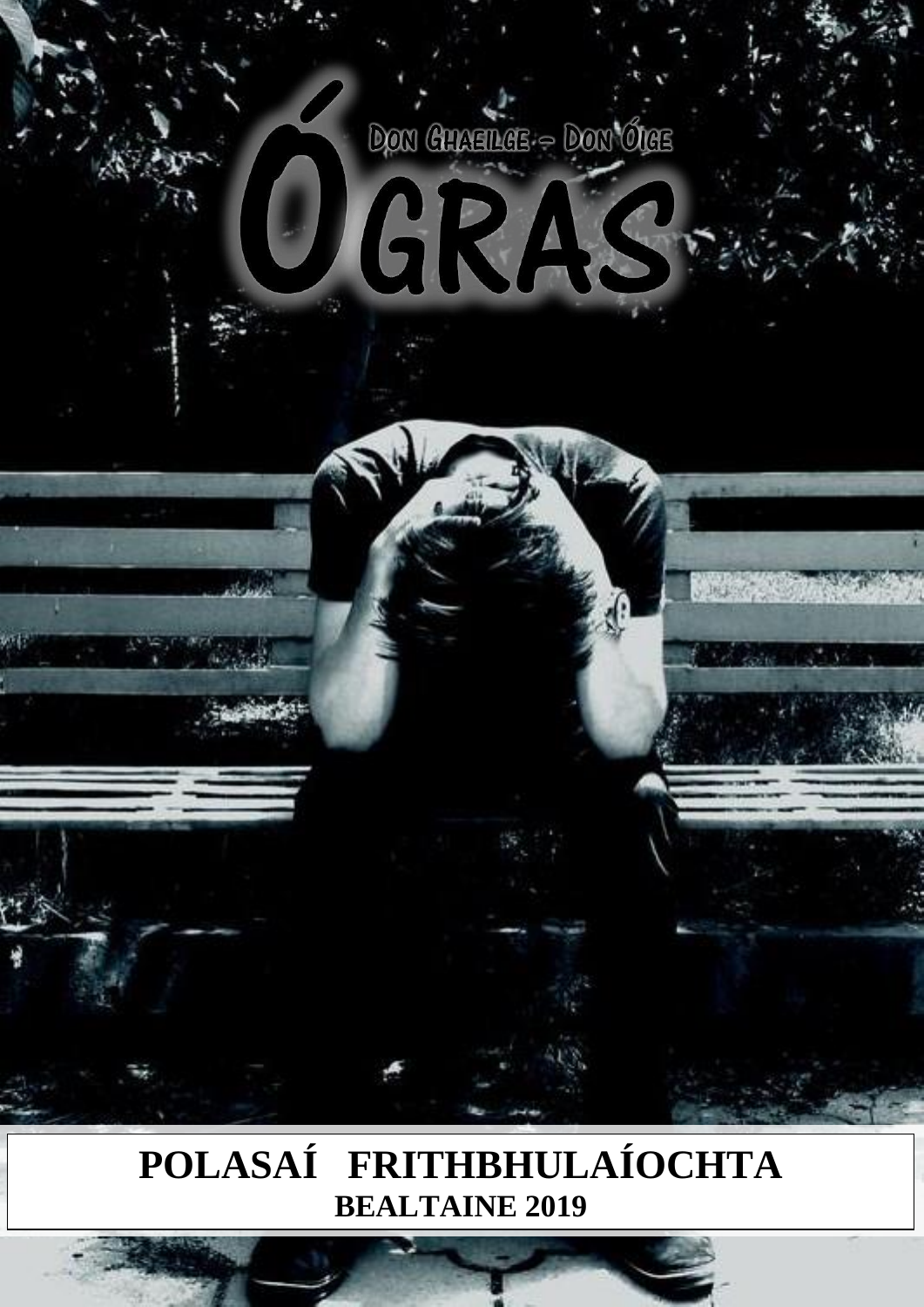## **Fís Ógras**

'Go mbeadh an Ghaeilge ar theanga phobail ag daoine óga na hÉireann, agus go mbeadh an fhéinmhuinnín agus an cumas acu a n-acmhainn a bhaint amach, agus a bheith lán-pháirteach sa phobal trí mheán na Gaeilge.'

#### **Polasaí Frithbhulaíochta**

Tá an fhreagairt seo ar bhulaíocht ina dlúthchuid de chláir chosanta leanaí Ógras agus cuireann sí timpeallacht dhearfach agus shábháilte chun cinn taobh istigh dár n- eagraíocht. Tá sé mar aidhm le cur chuige ar fud na heagraíochta go léir timpeallacht thacúil a chruthú, áit nach bhfuil sé inghlactha a bheith ag bulaíocht agus arb é éiteas na heagraíochta gur chóir do pháistí insint do dhaoine eile faoin mbulaíocht. Agus an cineál seo timpeallachta á cruthú againn, is féidir an timthriall ciúnais maidir le bulaíocht a bhriseadh.

#### **Sainmhíniú ar Bhulaíocht**

Is féidir an tromaíocht a shainmhíniú mar ionsaí athfhillteach – bíodh sé íde béile, síceolaíochta nó fisiciúil – a dhéanann duine aonair nó grúpa i gcoinne daoine eile. Is iompar é a bhíonn cráiteach agus imeaglach d'aontoil, agus tarlaíonn sé den chuid is mó i measc leanaí i dtimpeallachtaí sóisialta ar nós scoileanna. Áirítear léi nósanna iompair ar nós ionsaitheachta colanda, an chibearthromaíocht, damáiste do mhaoin, imeagla, leithlisiú/eisiamh, maslú, béadán mailíseach agus sracadh. Is féidir leis an tromaíocht bheith mar dhrochúsáid freisin bunaithe ar aitheantas inscne, rogha ghnéasach, cine,eitneachas agus fachtóirí reiligiúnacha. Is amhlaidh i gcás na bhforbairtí sa teicneolaíocht nuaaimseartha ar féidir le leanaí bheith ina n-íospartaigh freisin don tromaíocht neamhtheagmhálach, trí mheán na bhfón póca, an idirlín agus gaireas pearsanta eile.

(Tús Áite do Pháistí – Childrean First 2017)

Lena chois sin, sna gnásanna seo, féachfar ar theachtaireacht, íomhá nó ráiteas poiblí goilliúnach aon uaire ar shuíomh Gréasáin líonra poiblí nó ar fhóram poiblí eile ar féidir an teachtaireacht, an íomhá nó an ráiteas sin a fheiceáil air agus/nó a bheith athráite ag daoine eile mar iompar bulaíochta.

Ní chuimsíonn an sainmhíniú seo ar bhulaíocht teagmhais aonair ná teagmhais aon uaire d'iompar diúltach d'aon turas, lena n-áirítear téacsteachtaireacht mhaslach nó goilliúnach aon uaire nó teachtaireachtaí príobháideacha eile agus ba cheart déileáil leo, mar is cuí, de réir chód iompair/Smachta na heagraiochta.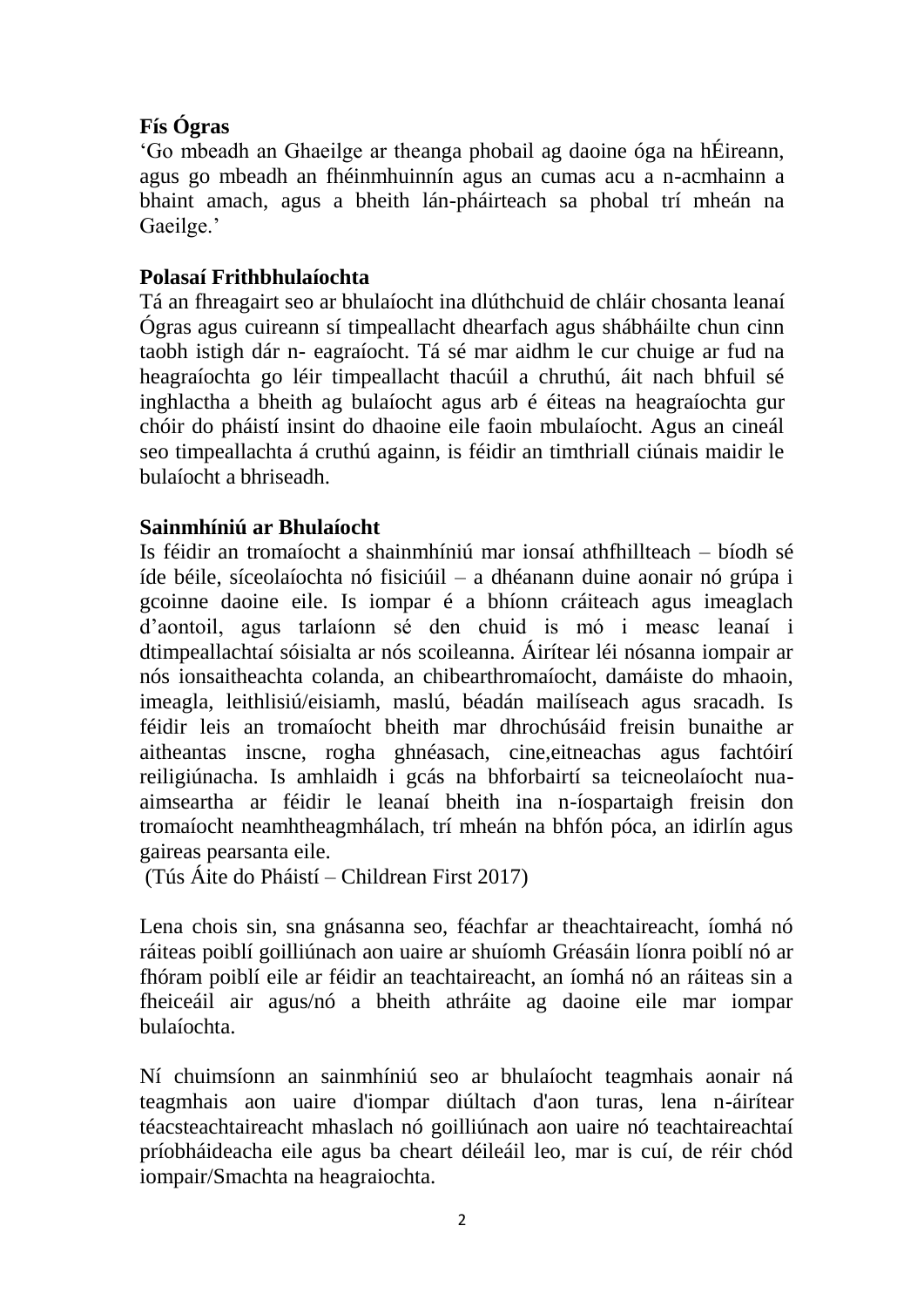D'fhéadfadh siad seo a leanas a bheith i gceist le bulaíocht:

| <b>Bulaíocht Dhíreach</b>  | Nuair a iarrtar ar dhaoine cur síos a<br>dhéanamh ar bhulaíocht, seo an cineál<br>bulaíochta a luann siad de ghnáth. Nuair<br>a bhíonn bulaíocht dhíreach i gceist, is<br>iompar soiléir í agus bíonn daoine atá in<br>aice láimhe ar an eolas faoi.<br>Ar na cineálacha bulaíochta dírí atá ann,<br>tá bulaíocht fhisiceach nó bhéil.                                                |
|----------------------------|---------------------------------------------------------------------------------------------------------------------------------------------------------------------------------------------------------------------------------------------------------------------------------------------------------------------------------------------------------------------------------------|
| <b>Bulaíocht Indíreach</b> | Bíonn sé níos deacra an cineál seo<br>bulaíochta a aithint. Ar na cineálacha<br>bulaíochta indírí atá ann, tá imeaglú nó<br>aonrú.                                                                                                                                                                                                                                                    |
| Cuimsíonn bulaíocht bhéil  | Duine a chlúmhilleadh nó magadh a<br>dhéanamh faoi.<br>Ceap magaidh a dhéanamh de dhuine.                                                                                                                                                                                                                                                                                             |
|                            | Magadh: is gnách go mbaineann an t-<br>iompar seo leis an nathaíocht/fonóid<br>chairdiúil a bhíonn mar chuid den<br>ghnáthchaidreamh sóisialta idir dhaoine.<br>Ach nuair a bhíonn tráchtanna thar a<br>bheith pearsanta i gceist leis seo agus iad<br>dírithe ar an duine céanna arís agus arís<br>eile, d'fhéadfaí cur<br>sios<br>air<br>mar<br>bhulaíocht ansin.                   |
|                            | Glaonna maslacha teileafóin: cineál<br>d'imeaglú nó bulaíocht bhéil is ea glaoch<br>teileafóin<br>maslach agus/nó<br>anaithnid<br>chomh maith                                                                                                                                                                                                                                         |
|                            | Ainmneacha maslacha a thabhairt ar<br><b>dhuine:</b> Duine ar bith a thugann ainm<br>maslach, goilliúnach nó náiritheach ar<br>dhuine eile, ba cheart féachaint air sin<br>mar iompar bulaíochta. Is minic a<br>ndéantar tagairt do chuma fhisiciúil<br>duine, m.sh. méid nó éadaí an duine sin,<br>sna hainmneacha seo. D'fhéadfaí aird<br>dhiúltach a dhíriú ar thuin chainte nó ar |

# **Cineálacha bulaíochta a bhaineann le hoibrithe agus daoine óga**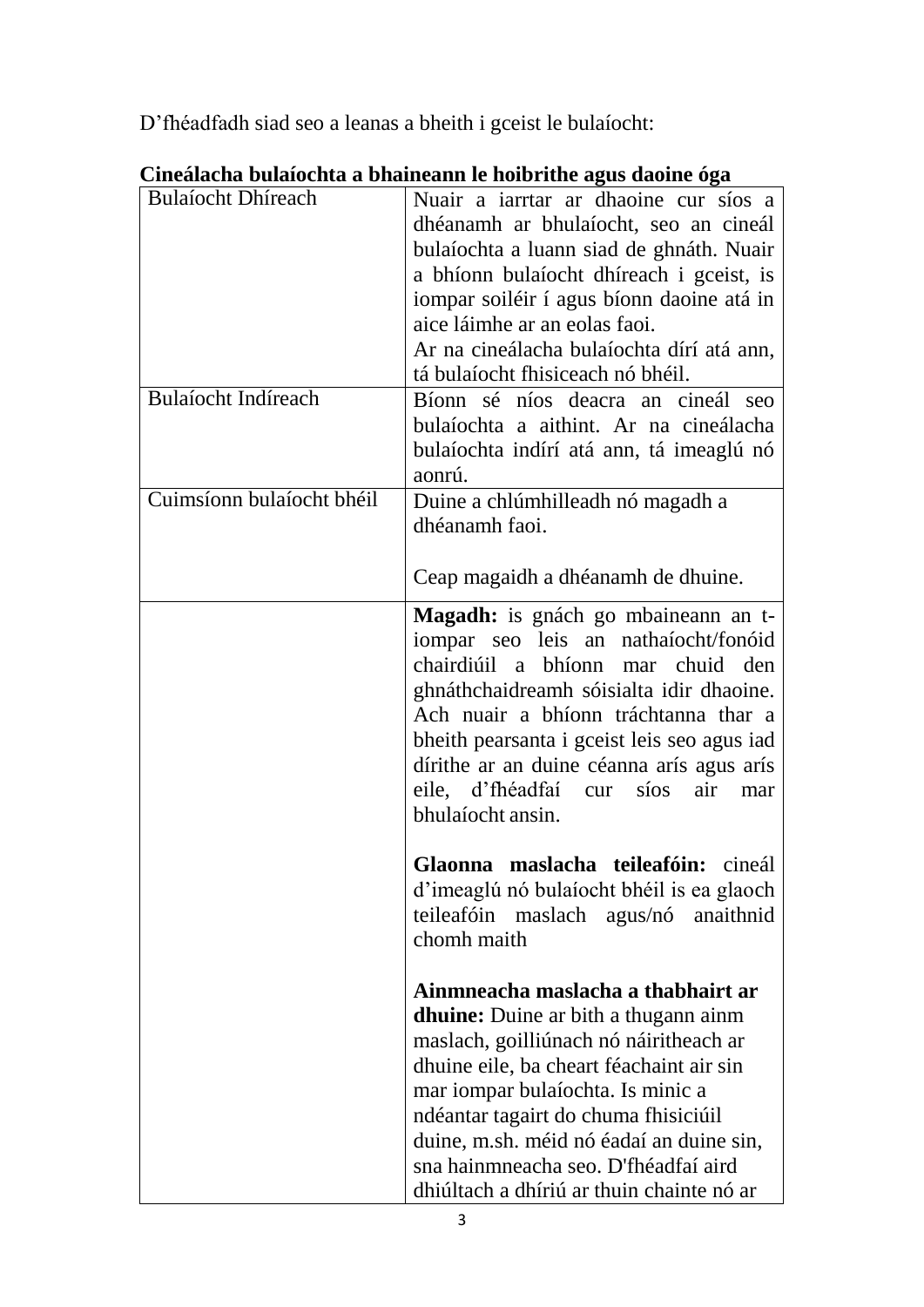|                          | ghuth so-aitheanta. Is minic cumas<br>acadúil a bheith ina chúis le<br>hainmneacha maslacha: i gcás daoine a<br>mheastar a bheith níos cliste ná mar is<br>gnách agus i gcás daoine a mheastar a<br>bheith níos laige ná mar is gnách.                                                                                                                                                                                                                                                                                                                                                                                                                                                                                                                                                                                                                                                                                                                                           |
|--------------------------|----------------------------------------------------------------------------------------------------------------------------------------------------------------------------------------------------------------------------------------------------------------------------------------------------------------------------------------------------------------------------------------------------------------------------------------------------------------------------------------------------------------------------------------------------------------------------------------------------------------------------------------------------------------------------------------------------------------------------------------------------------------------------------------------------------------------------------------------------------------------------------------------------------------------------------------------------------------------------------|
| Ionsaitheacht fisiciúil  | Áirítear air sin duine a bhrú, a shá,<br>a bhualadh, a chiceáil, a phriocadh<br>nó cor coise a chur ann. Bheadh<br>trom-ionsaí fisiciúil ar áireamh<br>anseo. Is minic a théann daltaí i<br>mbun 'troideanna bréige', ach<br>féadtar úsáid a bhaint astu chun<br>ciapadh fisiciúil a dhéanamh faoi<br>cheilt, sin nó duine a ghortú.                                                                                                                                                                                                                                                                                                                                                                                                                                                                                                                                                                                                                                             |
| <b>Bulaíocht Ghothaí</b> | Gothaí/sracfhéachaintí<br>neamhbhriathartha a d'fhéadfadh<br>teachtaireachtaí/intinn bhagrach nó<br>scanrúil a chur in iúl.                                                                                                                                                                                                                                                                                                                                                                                                                                                                                                                                                                                                                                                                                                                                                                                                                                                      |
| Cibearbhulaíocht         | Tá an cineál seo bulaíochta ag éirí níos<br>coitianta agus ag athrú an t-am ar fad. Is<br>bulaíocht é seo a chuirtear i gcrích trí<br>theicneolaíochtaí eolais agus cumarsáide<br>ar nós téacsteachtaireachtaí, suíomhanna<br>líonra sóisialta, r-phost, cur<br>teachtaireachtaí meandracha,<br>feidhmchláir, suíomhanna cluichíochta,<br>seomraí comhrá agus teicneolaíochtaí<br>eile ar líne. An cineál bulaíochta ar líne<br>is coitianta ná teachtaireachtaí míchuí nó<br>goilliúnacha a dhíriú ar dhuine. De bhrí<br>go n-úsáideann an chibearbhulaíocht<br>modhanna teicneolaíochta chun an<br>t-iompar bulaíochta a choimeád ag<br>imeacht agus nach gá teagmháil duine le<br>duine, féadfaidh an chibearbhulaíocht<br>tarlú uair ar bith (lá nó oíche). Is iomaí<br>cineál bulaíochta is féidir a éascú tríd an<br>gcibearbhulaíocht. Mar shampla,<br>d'fhéadfaí téacsteachtaireachtaí<br>homafóbacha a sheoladh chuig duine nó<br>pictiúir a phostáil mar aon le ráitis |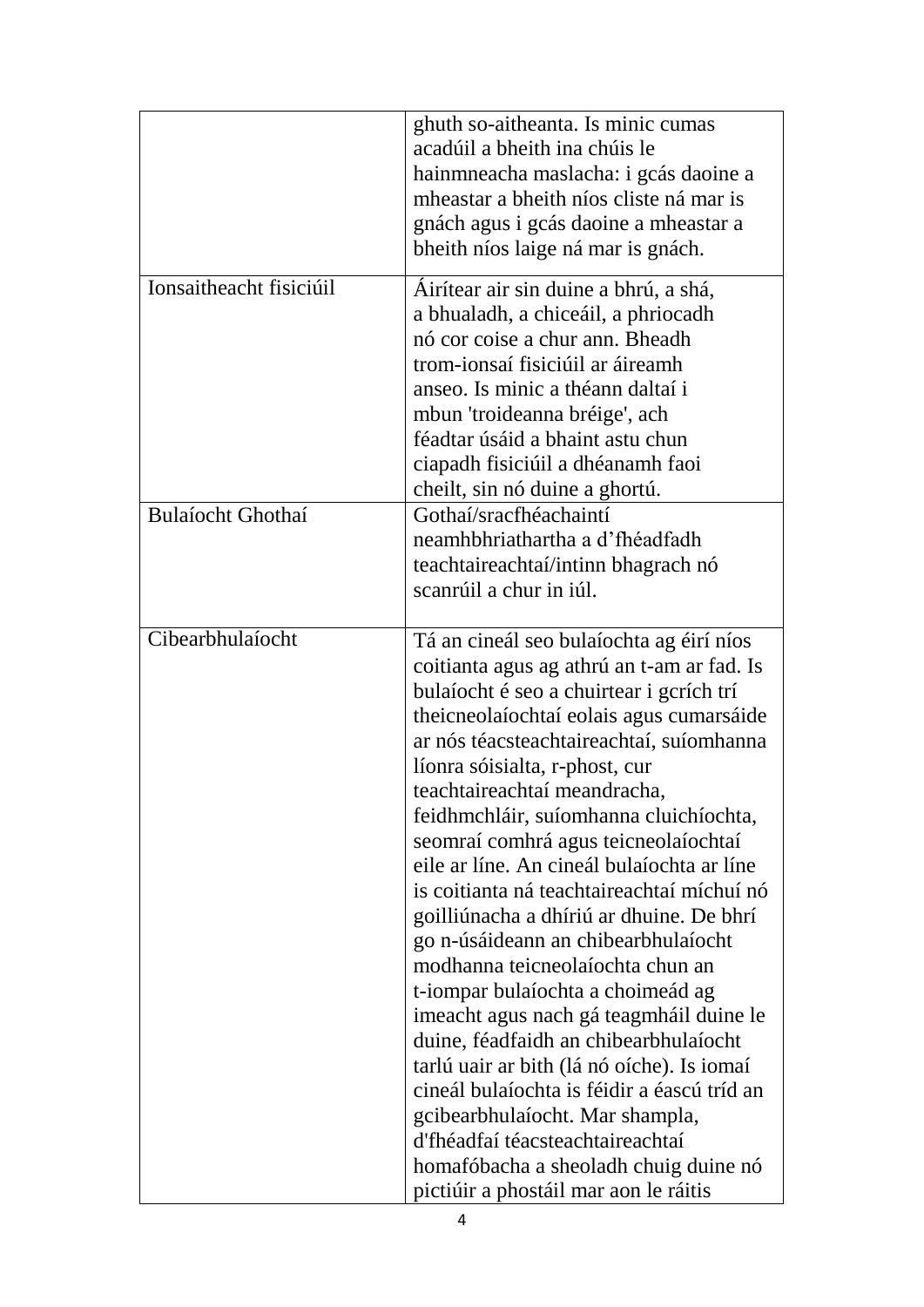|                                                  | dhiúltacha mar gheall ar ghnéasacht<br>duine, cuma duine srl.                                                                                                                                                                                                                                                                                                                                                                                                                                                                                                                                                                                                                                                                                                                                                                                                                                                                                                                                                                                                            |
|--------------------------------------------------|--------------------------------------------------------------------------------------------------------------------------------------------------------------------------------------------------------------------------------------------------------------------------------------------------------------------------------------------------------------------------------------------------------------------------------------------------------------------------------------------------------------------------------------------------------------------------------------------------------------------------------------------------------------------------------------------------------------------------------------------------------------------------------------------------------------------------------------------------------------------------------------------------------------------------------------------------------------------------------------------------------------------------------------------------------------------------|
| Sracadh                                          | D'fhéadfaí airgead a éileamh, faoi<br>bhagairt uaireanta (bagairtí a<br>chomhlíontar uaireanta mura gcuireann an<br>ball i dtrácht an t-airgead ar fáil nuair a<br>iarrtar é). D'fhéadfaí iallach a chur ar<br>bhall maoin a ghoid ar son duine eile atá<br>ag gabháil d'iompar bulaíochta.                                                                                                                                                                                                                                                                                                                                                                                                                                                                                                                                                                                                                                                                                                                                                                              |
| Imghealú                                         | Cineál ar leith iompar bulaíochta is ea<br>imeaglú: d'fhéadfadh sé a bheith bunaithe<br>ar chomharthaíocht choirp ionsaitheach<br>ina mbaintear úsáid as an nguth mar arm<br>troda. D'fhéadfadh aghaidh a léiríonn<br>ionsaitheacht agus/nó míghnaoi a bheith<br>ina chúis mhór imní.                                                                                                                                                                                                                                                                                                                                                                                                                                                                                                                                                                                                                                                                                                                                                                                    |
| Aonrú/eisiamh agus<br>caidreamh bulaiochta eile: | Tarlaíonn bulaíocht den chineál seo nuair<br>a dhéanann cuid de na baill, duine a<br>aonrú, a eisiamh nó neamhaird a thabhair<br>air/uirthi d'aon ghnó. Is gnách iompar mar<br>seo a bheith tionscanta ag duine atá ag<br>gabháil d'iompar bulaíochta agus féadann<br>sé a bheith deacair a bhrath. D'fhéadfadh<br>ráitis mhaslacha a bheith á scríobh mar<br>gheall ar an bhall seo in áiteanna poiblí,<br>nó nótaí faoin bhall nó líníochtaí den<br>bhall a bheith á scaipeadh nó í/é a bheith á<br>maslú/mhaslú de chogar ach é a bheith<br>sách ard le go gcloisfí é. Meastar go<br>mbíonn caidreamh bulaíochta ann nuair a<br>dhiúltaítear go leanúnach d'iarrachtaí<br>duine caidreamh a bheith aige/aici le<br>piaraí agus gaol a chothú leo, nó nuair a<br>bhaintear an bonn de na hiarrachtaí sin.<br>Bíonn rialú i gceist i gceann de na<br>cineálacha is coitianta: "Déan seo, siúd nó<br>eile, nó ní bheidh mé cairdiúil leat níos<br>mó" (ráite nó intuigthe); grúpa a bhailíonn<br>le chéile in aghaidh duine amháin (cailín<br>nó buachaill); geáitsíocht |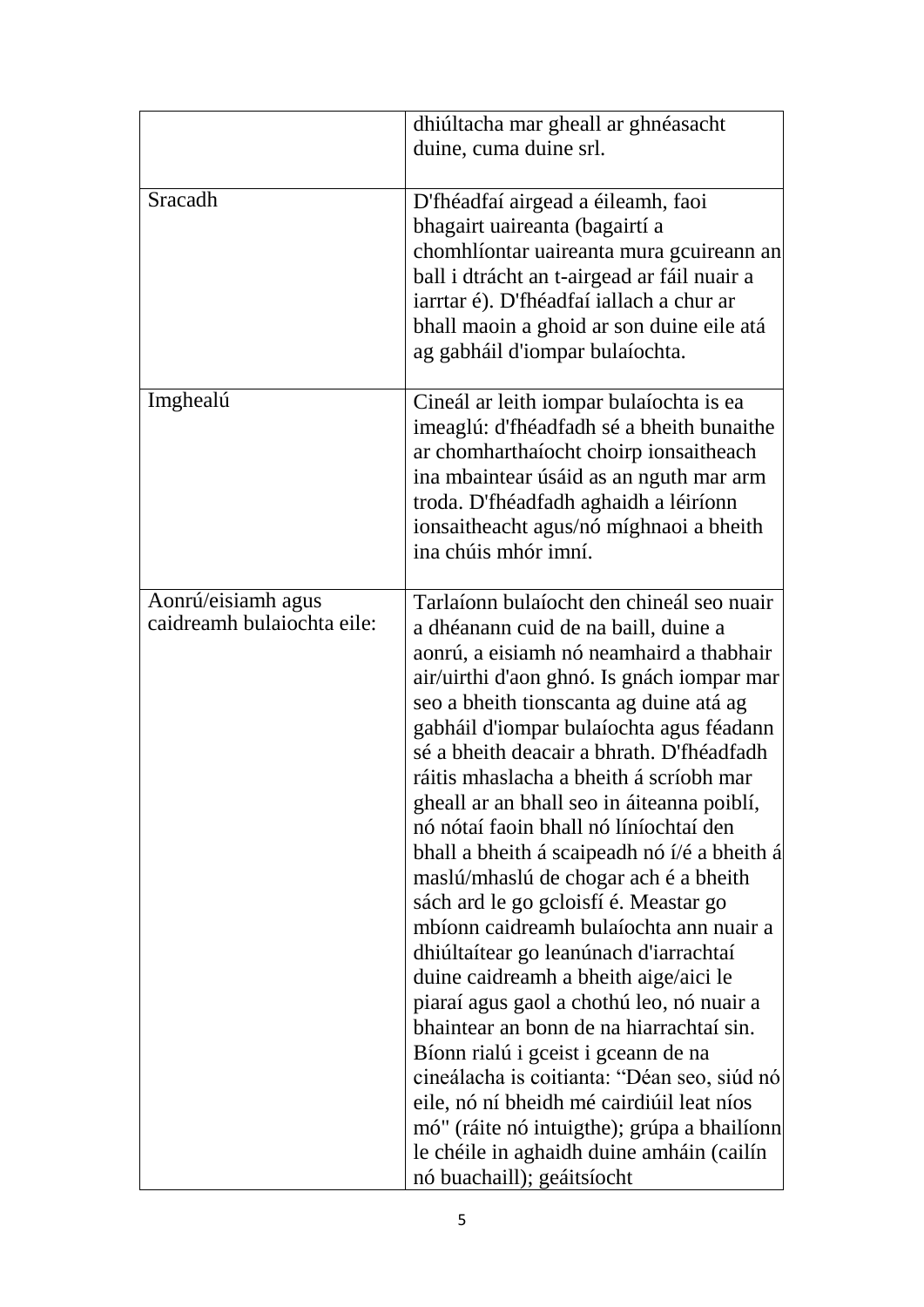|                  | neamhbhriathartha, cúlchaint mhailíseach;<br>scéalta a bheith á scaipeadh mar gheall ar<br>dhuine nó cluas bhodhar a bheith á<br>tabhairt ar dhuine.                                                                                                                                                                                                                                                          |
|------------------|---------------------------------------------------------------------------------------------------------------------------------------------------------------------------------------------------------------------------------------------------------------------------------------------------------------------------------------------------------------------------------------------------------------|
| Dochar do mhaoin | Is féidir bulaíocht a dhíriú ar mhaoin<br>phearsanta. I gceist ansin bheadh damáiste<br>d'éadaí, d'fhón póca nó do ghléasanna<br>eile, do leabhair scoile agus d'ábhar<br>foghlama eile nó cur isteach ar<br>thaisceadán nó ar rothar an dalta.<br>D'fhéadfaí a bhfuil sa mhála scoile a<br>chaitheamh amach ar an urlár. D'fhéadfaí<br>rudaí pearsanta a bhriseadh, a loit, a ghoid<br>nó a chur i bhfolach. |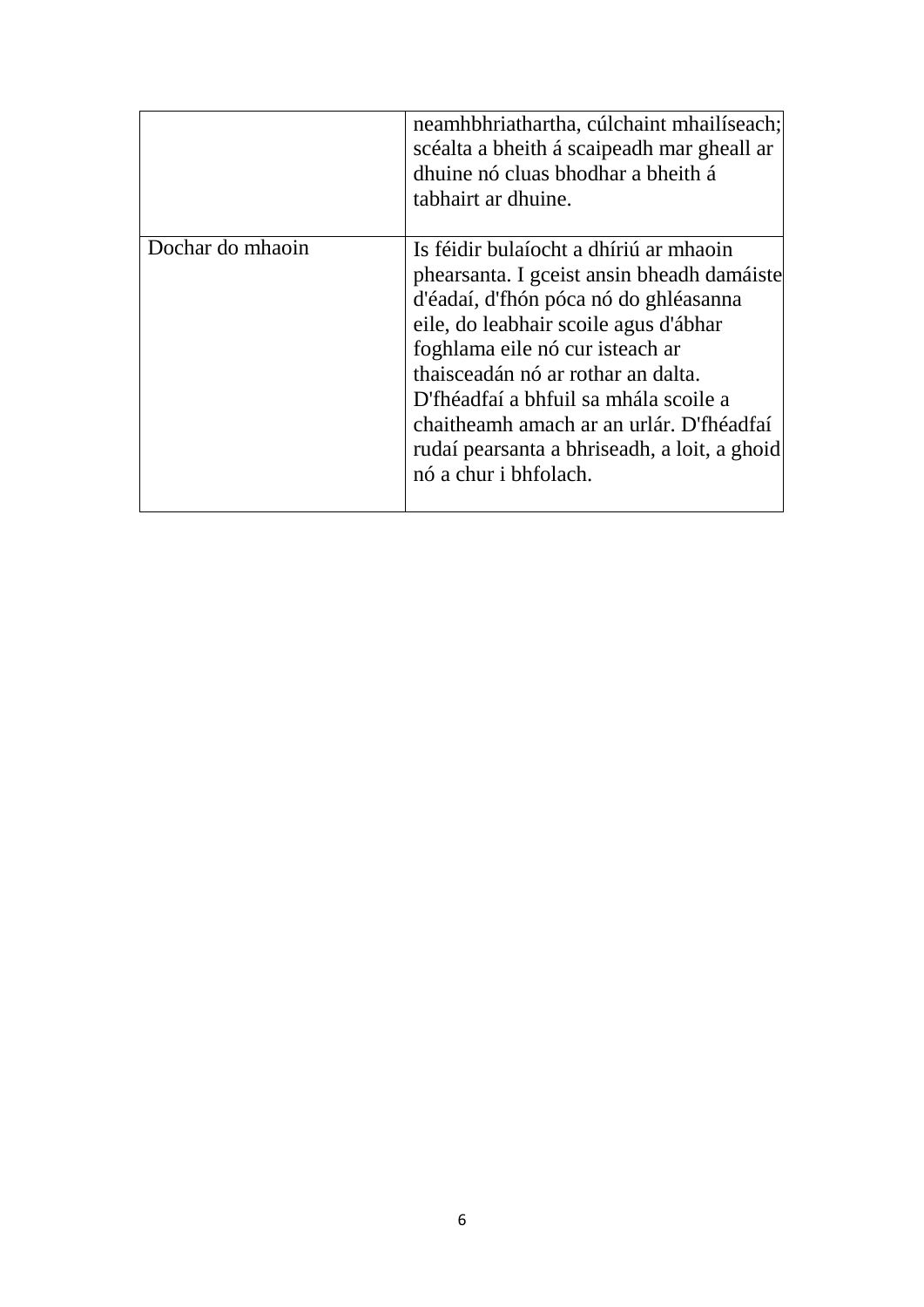| Bulaíocht hómafóbach                           | cineál bulaíochta í bulaíocht<br>$\mathbf{I}$ s<br>hómafóbach a bhíonn dírithe de ghnáth<br>ar dhaoine óga atá aerach, nó a mheastar<br>a bheith aerach. D'fhéadfadh ainmneacha<br>maslacha, aonrú agus foréigean a bheith i<br>gceist leis seo.<br>Is rud thar a bheith coitianta<br>agus<br>táireach í bulaíocht homafóbach. |
|------------------------------------------------|--------------------------------------------------------------------------------------------------------------------------------------------------------------------------------------------------------------------------------------------------------------------------------------------------------------------------------|
| <b>Bulaíocht Chiníoch</b>                      | Is féidir bulaíocht chiníoch a dhéanamh<br>go fisiceach, go sóisialta nó go<br>síceolaíoch, nuair a<br>thugtar le fios go diúltach go bhfuil duine<br>áirithe difriúil le daoine eile toisc cine an<br>duine.                                                                                                                  |
| Mabáil                                         | Seo focal eile ar bhulaíocht. Is gnách go<br>gciallaíonn mabáil go bhfuil bulaíocht á<br>déanamh ar an bpáiste atá mar sprioc ag<br>scata<br>bulaithe, seachas bulaí amháin.                                                                                                                                                   |
| Bulaíocht mar gheall ar<br>labhairt na Gaeilge | Is féidir bulaíocht mar gheall ar<br>an<br>Ghaeilge a dhéanamh go fisiceach, go<br>sóisialta nó go síceolaíocht, nuair a<br>thugtar le fios go diúltach go bhfuil duine<br>áirithe difriúil le daoine eile toisc<br>iad a bheith ag labhairt na Gaeilge.                                                                       |
| Bulaíocht de bhar mí-<br>chumas                | Is féidir bulaíocht a dhéanamh ar dhuine<br>bharr mí-chumas<br>nó<br>riachtanaisí<br>de<br>spéisialta<br>bheith<br>duine.<br>ag<br>a<br>an<br>D'fhéadfadh<br>ainmneacha<br>maslacha,<br>aonrú agus foreigean a bheith i gceist leis<br>seo.                                                                                    |

#### **Comharthaí agus Airíonna**

#### **Ar na hairíonna síceolaíocha a d'fhéadfadh a bheith ann, tá:**

Tinnis cinn/mígréiní; cur allas/crith; pamparnach; braistint tinn/éirí tinn; fadhbanna goile agus putóige; brú méadaithe fola; cur isteach ar chodladh; caillteanas fuinnimh; caillteanas goile.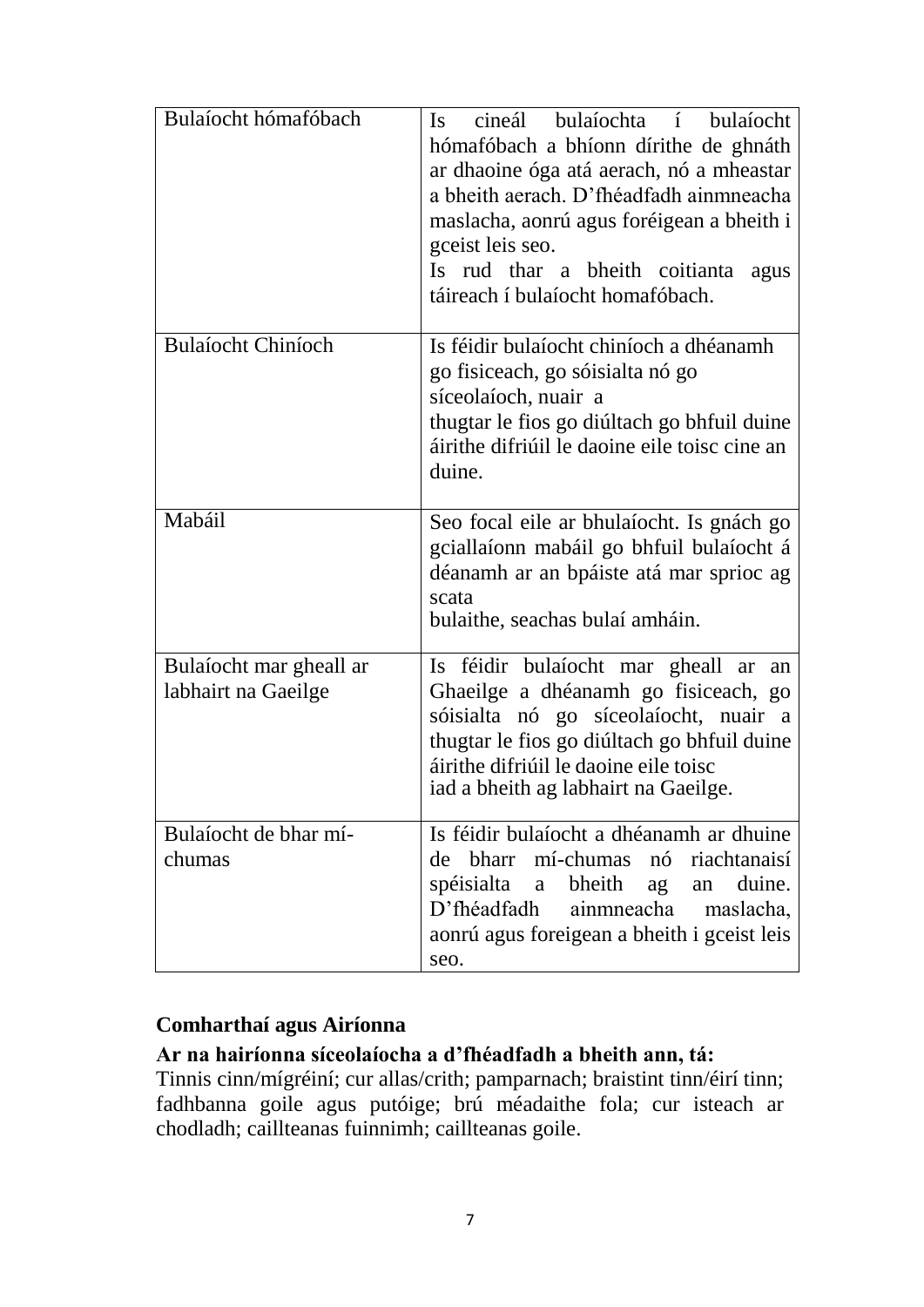#### **Ar na hairíonna síceolaíocha atá ann, tá:**

Fearg; imní/eagla; taomanna scaoill; dúlagar; caillteanas muiníne agus féinmheasa; éirí deorach; caillteanas smaoinimh dhírigh; díchuimhne; easpa spreagtha; smaointe ar fhéinmharú; braistintí scoiteachta / easpa smachta;

#### **Athruithe ar iompar:**

Éirí ionsaitheach; éirí cantalach; éirí díoltasach; éirí cúlánta; úsáid mhéadaithe tobac; alcóil agus drugaí; aird rómhór dírithe ar an mbulaí ag an bpáiste; éirí ró-ghoilliúnach faoi cháineadh; ag éirí cloíte go mothúchánach.

D'fhéadfadh na comharthaí agus an t-iompar seo fadhbanna eile a thabhairt le fios, ach ba chóir bulaíocht a bhreithniú mar fhéidearthacht agus ba chóir í a imscrúdú.

#### **Nósanna Imeachta**

- 1. Eachtraí bulaíochta a thuairisciú don fhoireann
- 2. I gcásanna go bhfuil bulaíocht thromchúiseach ar siúl, déanfaidh an fhoireann na heachtraí a thaifeadadh
- 3. Ba chóir tuismitheoirí a chur ar an eolas i gcásanna tromchúiseacha agus iarrfar orthu freastal ar chruinniú chun an fhadhb a phlé
- 4. Rachfar i gcomhairle leis na Gardaí agus le Tusla más gá agus más cuí
- 5. Ní mór an t-iompar bulaíochta nó bagairtí bulaíochta a imscrúdú agus deireadh a chur go tapa leis an mbulaíocht
- 6. Cuirfear cabhair agus tacaíocht ar fáil don íobartach
- 7. Déanfar iarracht cabhrú leis an mbulaí/na bulaithe a n-iompar a athrú

#### **Iarmharthaí**

- 1. D'fhéadfaí iarraidh ar an mbulaí/na bulaithe leithscéal ceart a ghabháil.
- 2. D'fhéadfadh iarmhairtí eile a bheith i gceist chomh maith.
- 3. D'fhéadfadh Polasaí Smachta Ógras a chur i bhfeidhm
- 4. I gcásanna tromchúiseacha, déanfar breithniú ar an mbulaí/na bulaithe a chur ar fionraí nó a dhíbirt ón chlub
- 5. Déanfar athmhuintearas idir na daoine óga/baill, más féidir ag baint úsáid as na ceisteanna thíos.
	- *Cad a tharla?*
	- *Cad a dhéanfá difriúil an chéad uair eile?*
	- *Cad atá chun tarlú anois?*
	- *An bhfuil aon rud eile le plé/le rá?*
- 6. Tar éis don eachtra/na heachtraí a bheith imscrúdaithe agus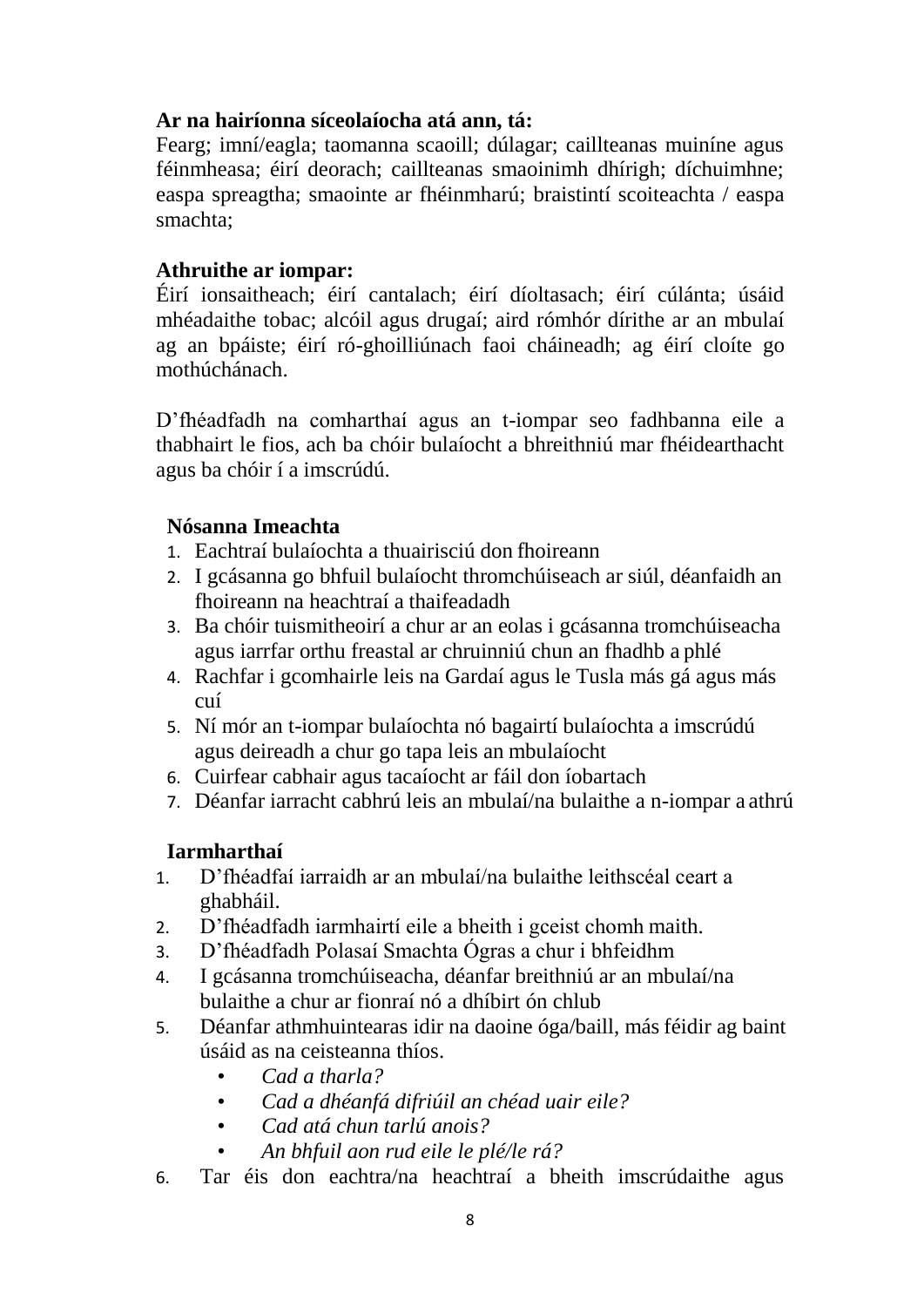réitithe, déanfar monatóireacht ar gach cás, ar mhaithe le cinntiú nach dtarlóidh an bhulaíocht arís ina dhiaidh sin.

#### **Cosc**

Ciallaíonn cur chuige ar fud eagraíochta maidir le dul i ngleic le bulaíocht, go bhfuil gach páirtí san eagraíocht óige páirteach agus freagrach as timpeallacht frithbhulaíochta a chruthú. Tá cur síos sa chuid seo ar straitéisí coisc is féidir a chur i bhfeidhm le daoine óga agus / nó oibrithe.

De réir mar, agus cibé am is cuí, d'fhéadfaidís seo a leanas a bheith san áireamh:

- Sraith rialacha club a scríobh
- Conradh iompair a shíniú
- Rólghlacadh a chumadh (nó rólghlacadh KIDSCAPE a úsáid)
- Plé a dhéanamh ar bhulaíocht agus na fáthanna ar gá dul i ngleic léi
- Ceardlann feasachta a eagrú sa chlub
- Gníomhaíochtaí Grúpa Amharcealaíona nó Taibh-ealaíona
- Ceistneoir Bliantúil
- Nuachtlitreacha / Cláir Fógraí
- Monatóireacht Piaraí
- Cláir Oideachas Ginearálta Sláinte
- Cláir Shonracha Oideachas Sláinte

#### **Treoirlínte**

#### **Freagra a Thabhairt ar Bhulaíocht sa Chlub / Eagraíocht**

#### *D'fhéadfadh cinnire nó duine óg na ceithre cheist seo a chur air/uirthi féin le deimhniú gur bulaíocht é an t-iompar a bhfuil aird dírithe air i ndáiríre:*

| Spriocdhírithe    | An bhfuil an t-iompar dírithe ar ghrúpa nó duine<br>amháin?                                     |
|-------------------|-------------------------------------------------------------------------------------------------|
| Fad               | An bhfuil an t-iompar seo ar siúl le tamall anuas?                                              |
| <b>Minicíocht</b> | Cé chomh minic is a tharlaíonn an t-iompar seo<br>agus an bhfuil pátrún le tabhairt faoi deara? |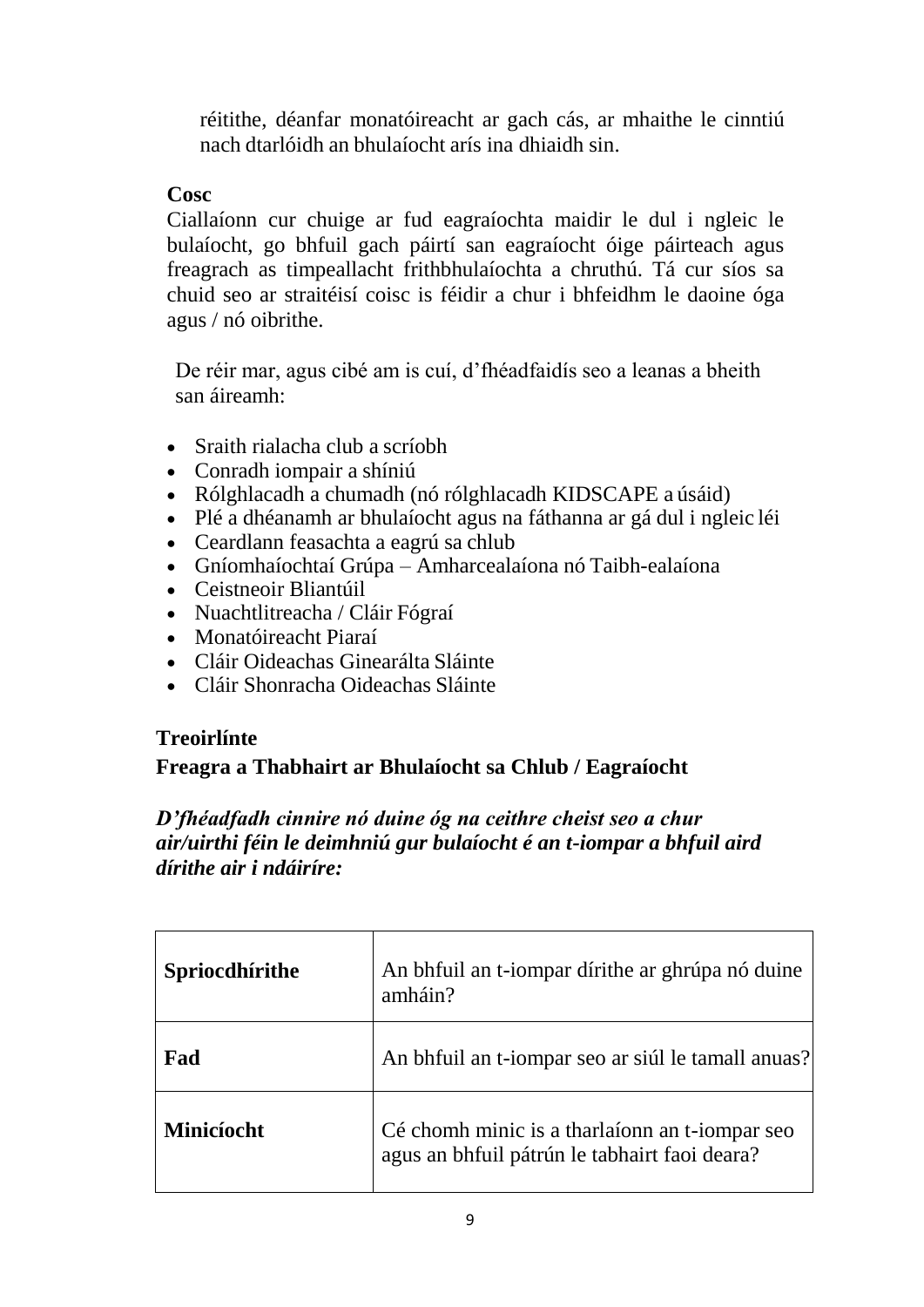| Intinn | An bhfuil sé ar intinn go ngoilleodh an t-iompar<br>seo ar dhuine nó grúpa áirithe? |
|--------|-------------------------------------------------------------------------------------|
|        |                                                                                     |

#### **Taifeadadh.**

**Tá sé tábhachtach go ndéanfaí eachtra bhulaíochta ar bith atá ar eolas a thaifeadadh agus go gcoinneofaí i gcomhad iad. Ba chóir don taifead a bheith críochnaithe ag an gcinnire nó ag an duine óg atá mar sprioc na bulaíochta.**

Na nithe is gá duit a dhoiciméadú nuair atá taifead á choinneáil agat ar an iompar bulaíochta:

- Céard go baileach a dúradh nó a rinneadh
- An dáta, an t-am agus an áit
- An t-eolas cúlra bainteach go léir
- Déan taifeadadh ar an gcaoi ar bhraith tú roimh, i rith agus tar éis na heachtra
- Faigh amach cén duine/na daoine a bhí páirteach agus cén pháirt a bhí acu san eachtra – daoine ina seasamh in aice láimhe san áireamh chomhmaith
- Coinnigh gach cóip de na meamraim, ríomhphoist agus araile a thacaíonn le fianaise ar an iompar bulaíochta

#### *Chomh luath is a dheimhnítear go bhfuil bulaíocht i gceist agus gur tuairiscíodh í, is féidir leis an duine atá freagrach as déileáil leis an gceist leanúint ar aghaidh ansin chun measúnú a dhéanamh ar thromchúis an cháis.*

#### **Cé chomh Tromchúiseach is atá an Bhulaíocht?**

Ar mhaithe le tionchar na bulaíochta ar an bpáiste atá mar sprioc a mheas, ní mór na ceisteanna seo a fhreagairt agus tabharfaidh siad léiriú maith ar na chéad bhearta cuí eile is cóir a dhéanamh le dul i ngleic leis an bhfadhb.

- Cé chomh trína chéile is atá an páiste atá mar sprioc?
- Cén fhad atá an bhulaíocht ar siúl?
- Cé chomh feasach is atá an bulaí ar thionchar a (h)iompair féin?
- Cé chomh sásta is atá an bulaí an díobháil atá déanta aige/aici a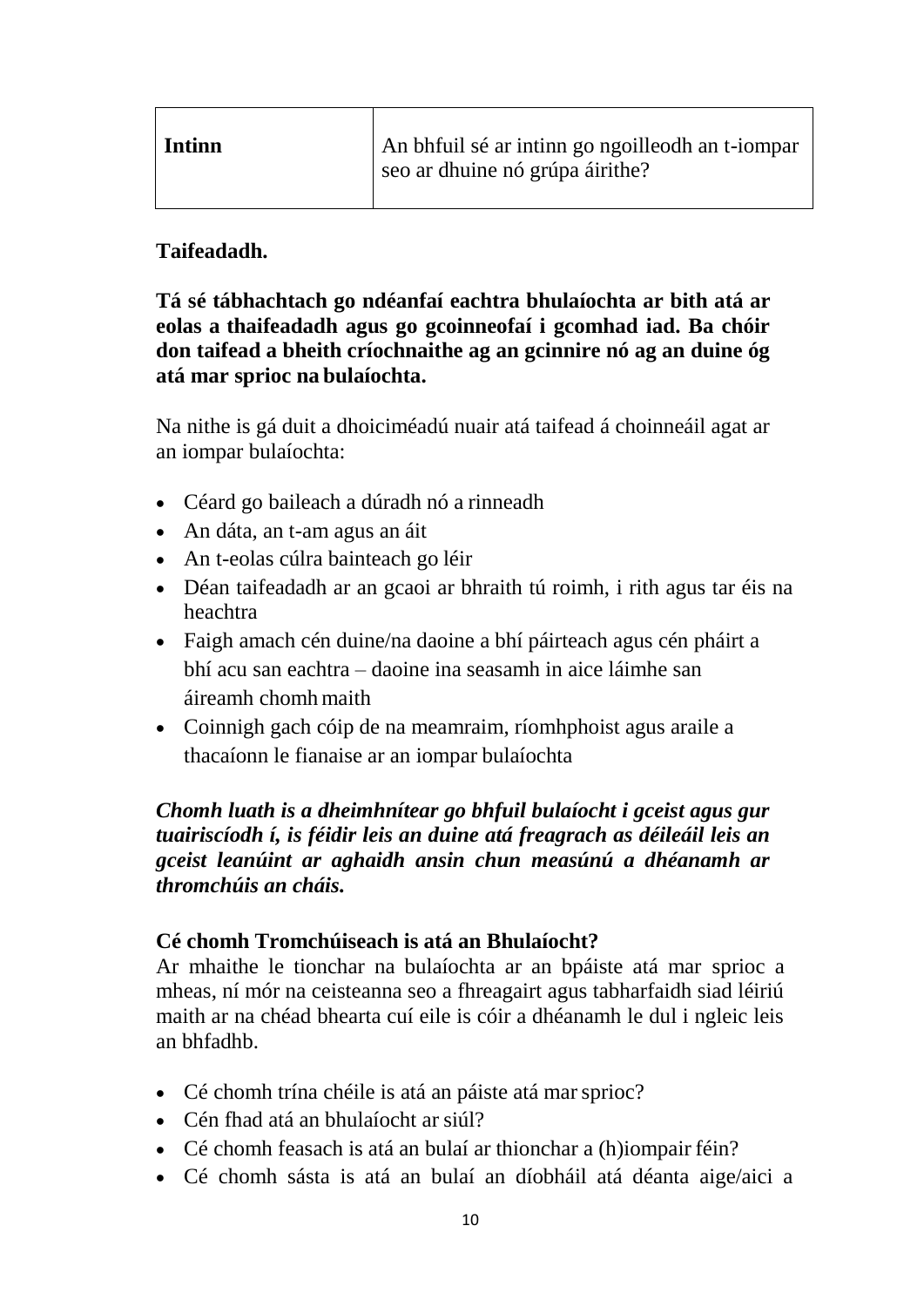admháil?

- Cé chomh sásta is atá an bulaí obair a dhéanamh le teacht arréiteach?
- Cé chomh réidh is atá an páiste atá mar sprioc obair a dhéanamh le teacht ar réiteach?

# **NA RUDAÍ IS CÓIR A RÁ LE DAOINE ÓGA MÁ TÁ BULAÍOCHT Á DÉANAMH ORTHU**

#### **An rud is cóir a dhéanamh**

Bí chomh muiníneach agus is féidir leat. Tabhair aghaidh ar an mbulaí/na bulaithe agus inis dó/di/dóibh go soiléir éirí as. Deán do dhícheall a bheith ar do shuaimhneas agus imeacht uathu.

#### **Ná hIonsaigh an Bulaí**

Má tá duine éigin ag déanamh bulaíochta ort, níor chóir duit iarracht a dhéanamh é/í a bhualadh/a chiceáil. D'fhéadfá a bheith gortaithe go dona i dtroid agus fiú mura dtarlódh sé sin, d'fhéadfadh an bulaí an ionsaí sin a úsáid i do choinne agus é/í ag tabhairt le fios go raibh bulaíocht á déanamh agatsa air/uirthi siúd.

#### **Má Thugann Sé/Sí Ainmneacha Magúla Ort**

Má bhíonn sé/sí ag spochadh asat nó ag magadh fút, déan iarracht gan ach greann a dhéanamh den scéal. Ná lig dó/di a fheiceáil go bhfuil sé/sí ag goilliúint ort. Is maith le bulaithe nuair a théann siad i bhfeidhm ar dhuine agus ní fiú dóibh bulaíocht a dhéanamh ort mura n-éiríonn leo sin a dhéanamh.

#### **Cuimhnigh Nach Tusa Is Cúis Leis**

Is minic a dhéanann daoine eile bulaíocht ar dhaoine eile ionas go mbraithfidh siad níos fearr fúthu féin, toisc go bhfuil siad míshona ar scoil nó sa bhaile. Cuimhnigh gur acu féin atá an fhadhbh seachas tusa. Ná creid an méid a deir siad leat agus ná cuir an milleán ort féin.

#### **Inis An Scéal Do Do Chairde/Dhaoine Ar Féidir Muinín a Bheith Agat Astu Sa Chlub Óige**

Inis dó/di céard atá ar siúl agus faoin gcaoi a mbraitheann tú. Iarr air/uirthi teacht in éineacht leat chun an scéal a insint do mhúinteoir, más rud é go bhfuil eagla ort. Iarr air/uirthi an fód a sheasamh leat in aghaidh an bhulaí.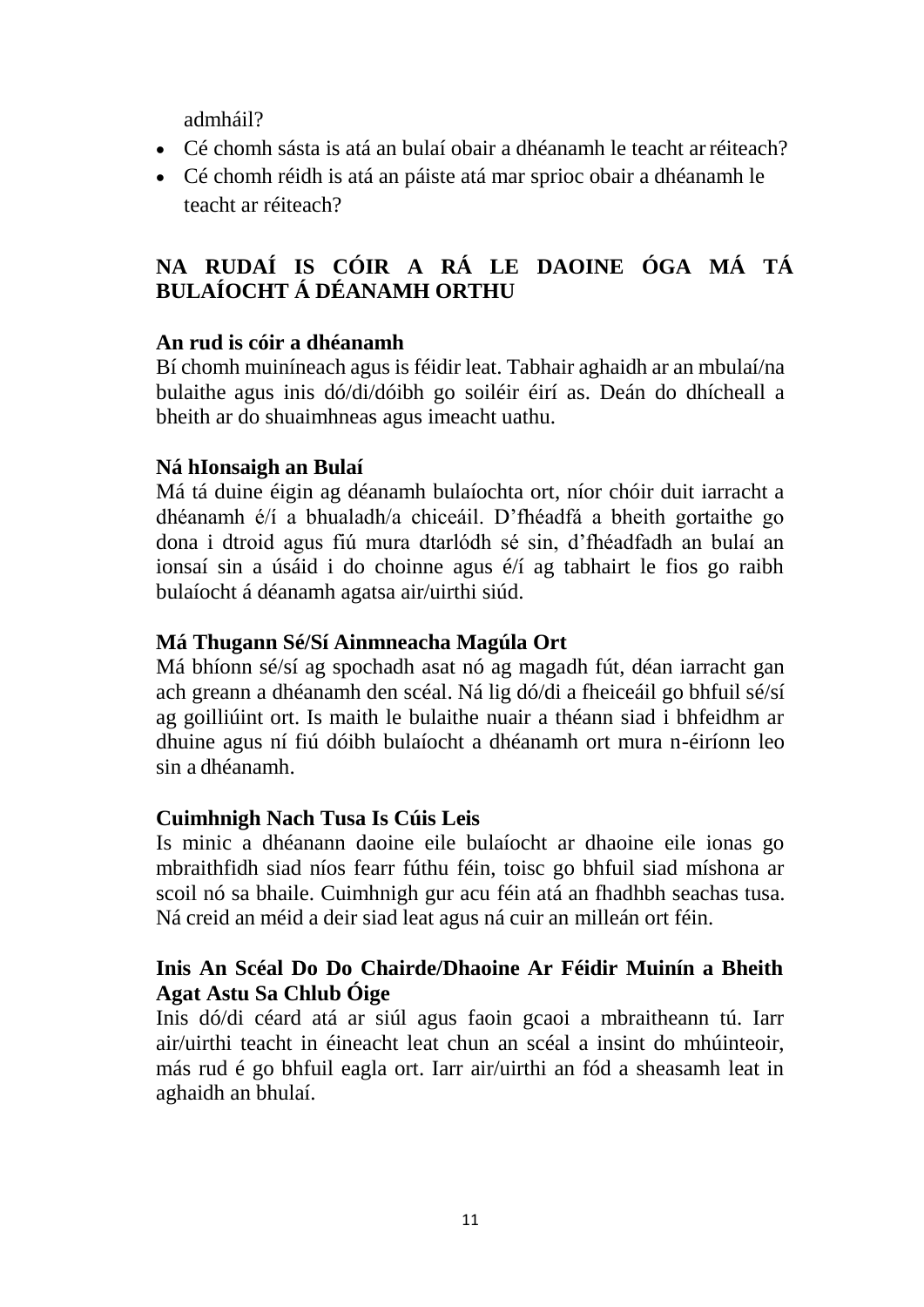#### **Inis do Dhuine Éigin Faoin gCás**

Má tá bulaíocht á déanamh ort, déan iarracht an scéal a insint do dhuine eile.

#### **Labhair le:**

- Do thuismitheoirí
- Duine de do mhuintir
- –Do chinnirí óige / do mhúinteoirí
- Líne Chabhrach

Má tá clár idirghabhála nó meantóireachta piaraí ag do chlubsa, déan iarracht é a úsáid. Ní féidir le duine ar bith cabhrú leat mura n-insíonn tú an scéal dó/di.

#### **Ná téigh i ngleic leis an mbulaíocht le foréigean. D'fhéadfadh sé a bheith contúirteach dul i mbun troda fisicí le duine.**

Má tá eagla ort an scéal a insint do dhuine toisc go bhféadfadh an cás dul in olcas mar gheall air sin, abair leis an duine a labhróidh tú leis/léi go bhfuil eagla ort go bhféadfadh sé dul in olcas dá ndéanfadh seisean/ise rud ar bith, agus iarr air/uirthi cabhrú leat dul i ngleic leis an mbulaíocht ar bhealach nach ndéanfadh sin.

#### **An Méid Is Cóir a Rá Nuair Atá an Scéal á Insint Agat**

- Inis dóibh céard a tharla;
- Cé atá á déanamh;
- Cé chomh minic is a tharla an bhulaíocht;
- An bhfaca nó ar chuala éinne an méid a tharla
- Na hiarrachtaí atá déanta agat le déileáil leis an mbulaíocht.

#### **Obair ar theacht ar réiteach**

**Seo a leanas straitéisí is féidir a úsáid le dul i ngleic le heachtra bhulaíochta i gcás oibrithe agus daoine óga araon san eagraíocht. Tá cur síos thíos ar rogha modhanna agus é ag brath ar an ngrúpa atá i gceist agus ar thromchúis na bulaíochta.**

#### *D'fhéadfaí an próiséas seo a chur i bhfeidhm tar éis don chlub na hiarbhartaí ar lth 5 a chur i bhfeidhm.*

#### **Idirghabháil**

Próiseas le cuidiú le daoine teacht ar réiteach comónta ar fhadhb chomónta. Tá gá le comhaontú deonach go gcloífidh na páirtithe go léir leis an gcur chuige agus leis an réiteach comhaontaithe, ionas go néireoidh leis an idirghabháil. Déantar í gan chlaonadh agus ní mór gach nóta a bhaineann le gach cás ar leith a scriosadh ar deireadh. Tá ríthábhacht le rúndacht i rith an chomhaontaithe, agus i rith na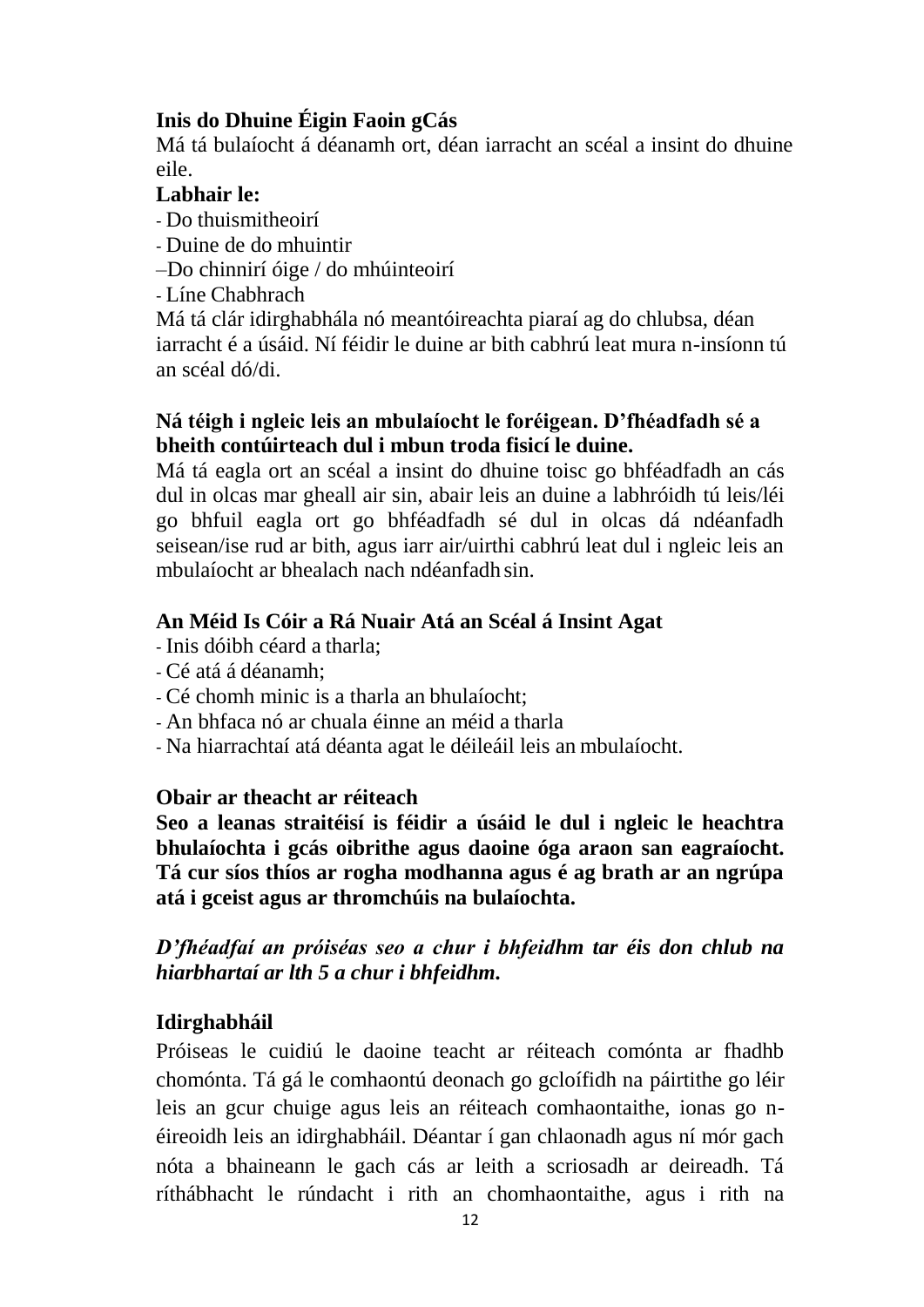gcruinnithe neamhspleácha agus comhchruinnithe leis na páirtithe atá i gceist. Is gá go bhfuil an dá pháirtí toilteanach comhoibriú a dhéanamh chomh maith, ós rud é nach n-éireoidh léi mura bhfuil daoine sásta comhréiteach a dhéanamh.

## **Cur Chuige Gan Mhilleán**

Freagra coitianta a thugtar ar bhulaíocht ná milleán agus pionós a chur ar an mbulaí. Díríonn cur chuige *'gan mhilleán'* ar bhealach difriúil ar an bhfadhb, trí dhíriú ar mhothúcháin an pháiste a bhí mar sprioc agus ar an méid is féidir leis an ngrúpa a bhí páirteach sa bhulaíocht (an bulaí agus daoine in aice láimhe) agus an páiste a bhí mar sprioc a dhéanamh chun an cás a fheabhsú, seachas díriú ar an rud a rinne duine amháin do dhuine eile.

Ligeann an cur chuige *'gan mhilleán'* don ghrúpa a bhí páirteach sa bhulaíocht machnamh a dhéanamh ar an ngníomh atá déanta agus ar an éifeacht a bhí aige seo ar an bpáiste a bhí mar sprioc. Tugann sé seo deis don bhulaí agus don chuid eile den ghrúpa a bhí páirteach sa bhulaíocht iad féin a shlánú.

#### *Céimeanna atá i gceist sa chur chuige 'gan mhilleán':*

- Sprioc na bulaíochta a chur faoi agallamh ligean dó/di a m(h)othúchán maidir leis an ngníomh a tharla a mhíniú, rud is féidir a dhéanamh trí chaint, líníocht, nó mothúcháin a scríobh síos m.sh. mar dhán;
- Mínigh an cur chuige 'gan mhilleán' don pháiste atá mar sprioc agus iarr cead air/uirthi a m(h)othúcháin ar an mbulaíocht a roinnt leis an ngrúpa;
- Cruinniú a thionól leis na daoine óga eile a bhí i gceist bulaithe agus daoine in aice láimhe;
- Mothúcháin an pháiste a bhí mar sprioc a chur in iúl don ghrúpa;
- An fhreagracht a thabhairt don ghrúpa;
- Smaointe agus réitigh a iarraidh ar an ngrúpa chun an bhulaíocht a réiteach agus chun í a chosc amach anseo;
- Lig do na daoine óga a bplean a chur i bhfeidhm;
- Agallaimh leantacha a chur ar gach duine óg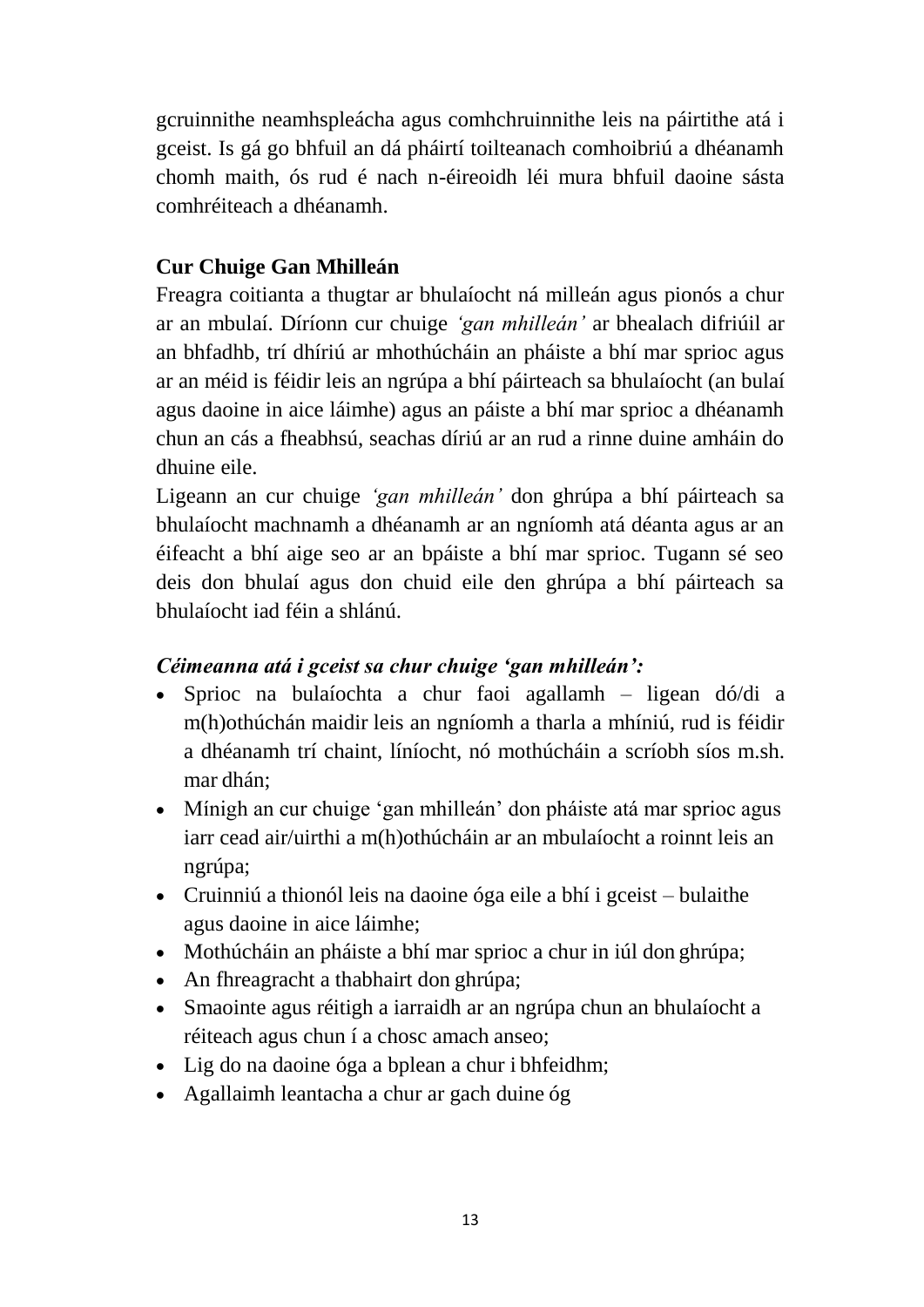#### **Modhanna Comhbhuartha**

- Úsáideann an cur chuige seo stíl chomhairleoireachta neamhchoimhlinteach, agus é mar phríomhfhócas teacht ar réiteach. Is é is aidhm dó ná cur ar chumas an pháiste atá mar sprioc agus ar chumas an bhulaí feidhmiú go síochánta taobh istigh den ghrúpa céanna, gan cairdeas a bheith eatarthu mura bhfuil sé sin uathu. Tá trí chéim i gceist leis seo:
- Na bulaithe a chur faoi agallamh duine i ndiaidh duine, chomh maith leis an bpáiste atá mar sprioc a chur faoi agallamh.
- Plé leantach le gach duine de na daoine óga chun measúnú a dhéanamh ar an dul chun cinn;
- Plé grúpa leis na daoine óga go léir atá i gceist.

#### **Sos**

Má chuirtear beagán spáis agus ama ar fáil idir an bulaí agus an páiste atá mar sprioc agus má ligtear don dá pháirtí atá i gceist machnamh a dhéanamh ar an eachtra a tharla, d'fhéadfadh an sos seo cuidiú le próiséas réitigh na bulaíochta m.sh. an bulaí a aistriú ón bpáiste atá mar sprioc go dtí grúpa eile.

## **Pribhléidí a dhiúltú agus deis a thabhairt don duine é/í féin a shlánú**

Pribhléidí áirithe san eagraíocht óige a chailleadh, m.sh. tarrraingt siar ceada a bheith páirteach in ócáidí nó turais ar bith a bhíonn eagraithe ag an ngrúpa óige. Agus an fhreagairt seo á tabhairt, táthar ag súil leis go dtuigfidh an bulaí tionchar a g(h)níomhartha ar an bpáiste atá mar sprioc agus na hiarmhairtí dóibh féin.

#### **Rannpháirtíocht Tuismitheoirí / Caomhnóirí**

Seans go mbeidh ar thuismitheoirí na sprice agus an bhulaí a bheith curtha ar an eolas nó fios a bheith curtha orthu chun idirghabháil a dhéanamh i gcás eachtra bhulaíochta.

#### **Tacaíocht do Phiaraí in Aice Láimhe**

Tabhair spreagadh do na daoine a fheiceann an bhulaíocht labhairt amach fúithi agus cairdeas a dhéanamh le sprioc na bulaíochta.

#### **An Bulaí a Chur ar Fionraí nó a dhíbirt**

D'fhéadfaí é/í a chur ar fionraí nó a dhíbirt ón chlub mar rogha dheiridh le dul i ngleic leis an mbulaíocht.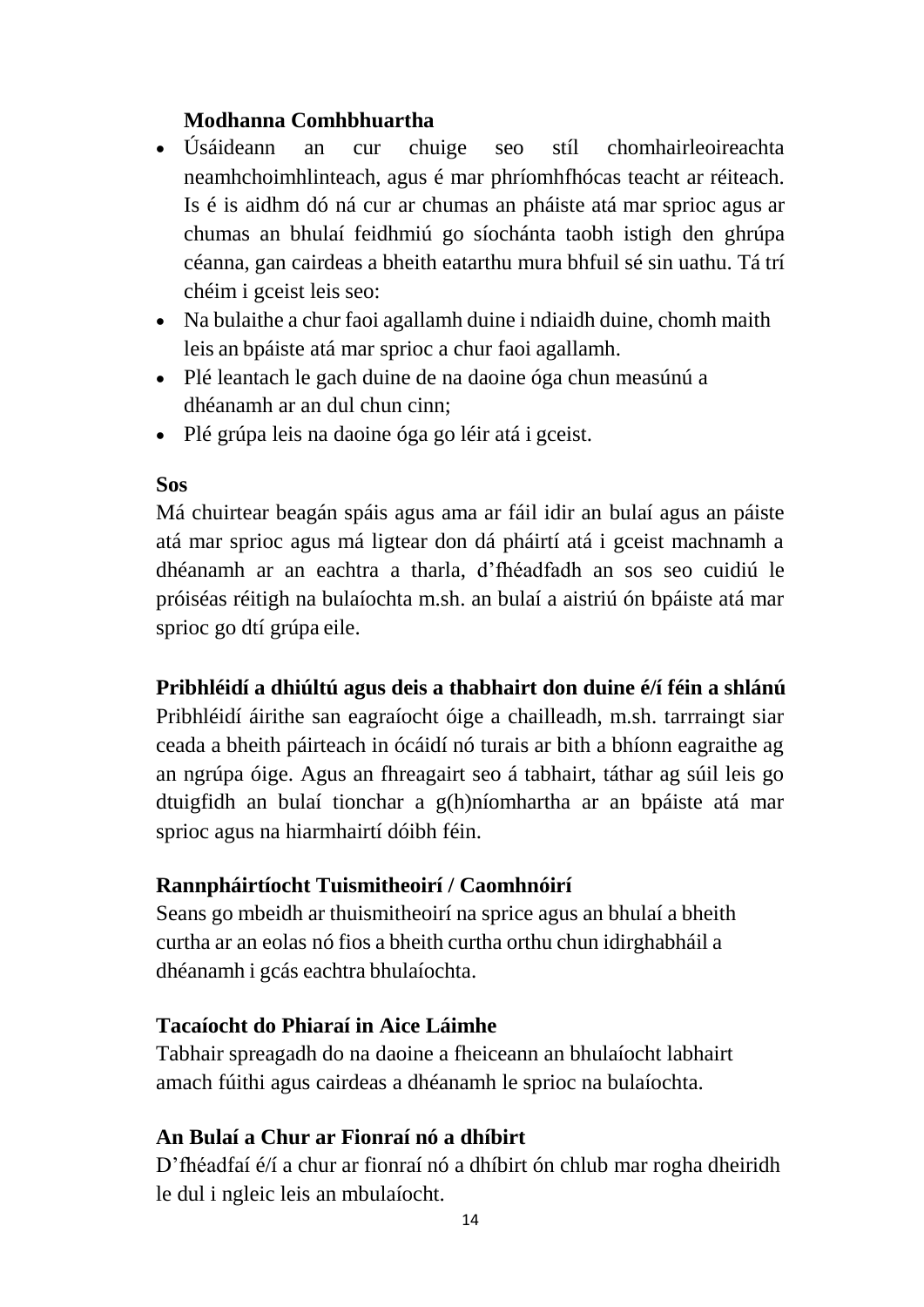#### **Déileáil le Tuismitheoir(í) / Caomhnóir(í) Páiste atá mar Sprioc Bhulaíochta Treoirlínte ar labhairt le Tuismitheoir(í) / Caomhnóir(í) Duine Óig atá mar Sprioc Bhulaíochta:**

- 1. Tabhair cuireadh don/do na tuismitheoir(í)/caomhnóir(í) bualadh leat chun an rud a tharla a phlé, i bhfianaise an eolais atá ar fáil;
- 2. Dearbhaigh do thuismitheoirí / caomhnóirí go bhfuil áthas ort go bhfuil am curtha ar leataobh acu le bualadh leat;
- 3. Lig don/do na tuismitheoir(í)/caomhnóir(í) a mothúcháin a chur in iúl, gan chur isteach;
- 4. Glac lena mbraistintí (fíorbhraistintí ag an tuismitheoir sin is ea iad, fiú má chreideann tusa go bhfuil siad thar fóir). Usáid friotal suaimhneach tacúil;
- 5. Inis dóibh go soiléir nach nglactar le bulaíocht agus go bhfuil sé i gceist agat gníomhú go dearfach. Dearbhaigh do na tuismitheoirí / caomhnóirí go bhfanfaidh tú i teagmháil leo chun iad a chur ar an eolas faoi dhul chun cinn;
- 6. Coinnigh taifead ar chruinnithe agus gníomh ar bith a tharla mar gheall ar an gceist.

## **Treoirlínte ar dhéileáil le Tuismitheoir(í) / Caomhnóir(í) Duine Óig atá ag Bulaíocht:**

- 1. Tabhair cuireadh don/do na tuismitheoir(í) / caomhnóir(í) teacht chun cruinnithe chun an rud a tharla a phlé i bhfianaise an eolais atá arfáil;
- 2. Dearbhaigh don/do na tuismitheoir(í) / caomhnóir(í) go bhfuil tú sásta go bhfuil am curtha ar leataobh aige/aici/acu le bualadh leat;
- 3. Cuir an/na tuismitheoir(í) / caomhnóir(í) ar an eolas faoi iompar a bpáiste féin ar bhealach soiléir agus oibiachtúil;
- 4. Cuir ceist ar an/na tuismitheoir(í) / caomhnóir(í) an bhfuil fáth ar bith ar eolas acu a mbeadh a bpáiste féin á iompar féin mar sin m.sh. bás duine mhuinteartha nó cúrsaí sa bhaile;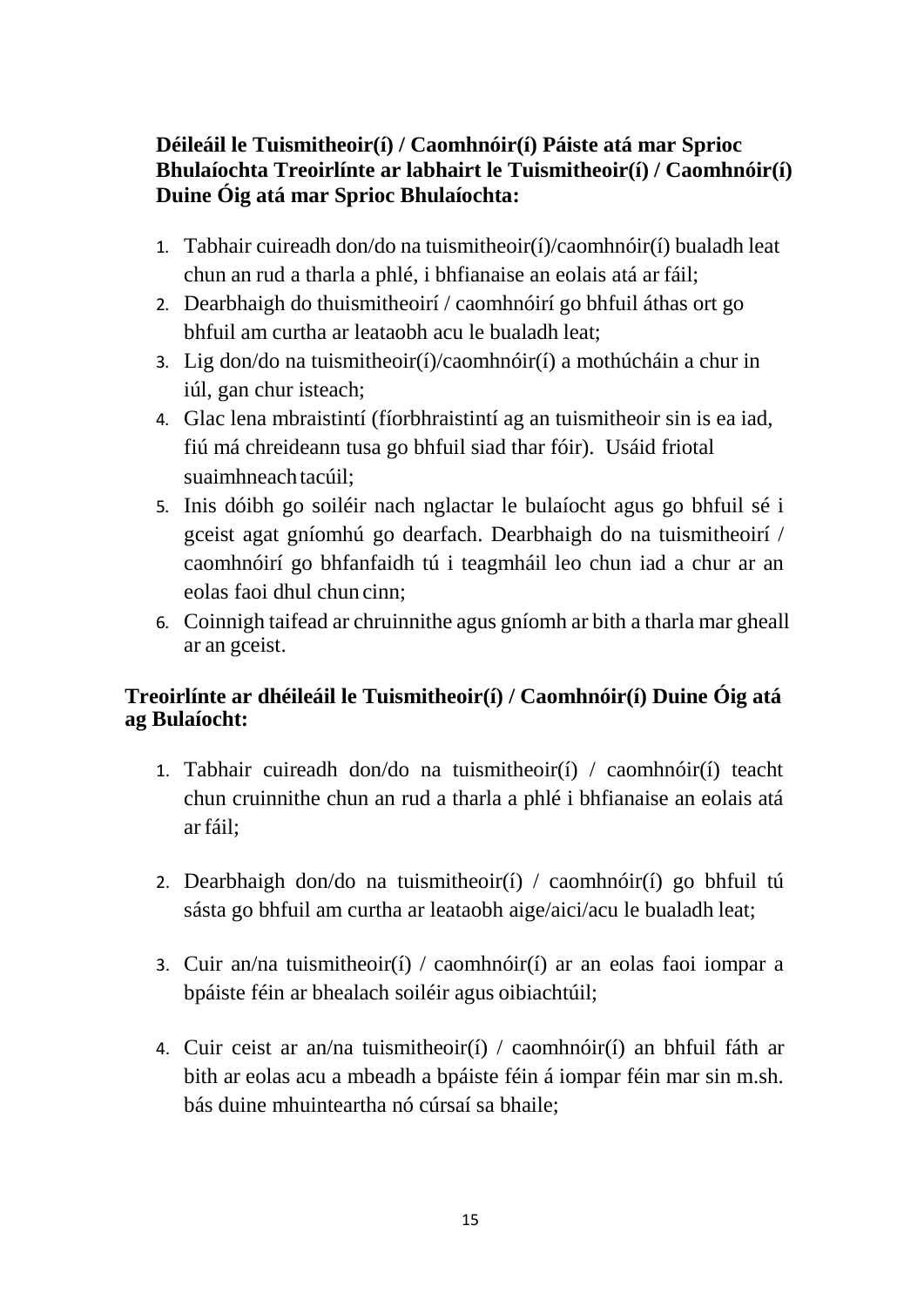- 5. Tosaigh le hachoimre ar pholasaí frithbhulaíochta an ghrúpa agus leag béim ar an gcaoi go bhfuil an/na tuismitheoir(í)/caomhnóir(í) tar éis glacadhleis;
- 6. Iarr cúnamh ar an/na tuismitheoir(í)/caomhnóir(í), le dáiríreacht na heachtra a chur in iúl don bhulaí agus bailigh a gcomhoibriú chugat féin;
- 7. Cibé áit ar gá agus i bhfianaise dháiríreacht an iompair bulaíochta, cuir na hiarmhairtí a mheasann an grúpa a bheith cuí in iúl don/do na tuismitheoir(í) / caomhnóir(í) agus bailigh a gcomhoibriú chugat féin.
- 8. Mínigh dóibh gur gá cloí le Polasaí Smachta na heagraíochta.

I gcásanna áirithe bulaíochta, seans go mbeidh ar chinnirí/oibrithe san eagraíocht bualadh le tuismitheoir(í)/caomhnóir(í) an bhulaí agus le tuismitheoir(í)/ caomhnóir(í) an pháiste atá mar sprioc bhulaíochta chun iarracht a dhéanamh cabhrú le réiteach na faidhbe. I gcásanna go gceapann tú go bhféadfadh ró- dhisciplín a bheith mar thoradh ar insint do na tuismitheoir(í)/caomhnóir(í) faoi iompar a bpáiste, iarr comhairle ar na daoine sin a bhfuil saineolas agus taithí níos mó acu sa réimse seo m.sh. an tIonad Frithbhulaíochta (IFB/ABC), Coláiste na Tríonóide, Baile Átha Cliath, Barnardos, Cumann na hÉireann um Chosaint Leanaí (CÉCL/ISPCC) nó Oifigeach Idirchaidrimh an Gharda Síochána don Óige (OIÓ), nó má mheastar gá a bheith leis, Feidhmeannacht na Seirbhíse Sláinte (FSS).

#### **Straitéisí Coisctheacha in aghaidh Bulaíochta**

Ciallaíonn cur chuige ar fud na heagraíochta go léir le déileáil le bulaíocht go bhfuil na páirtithe go léir in Ógras páirteach ann agus go bhfuil siad go léir freagrach as timpeallacht fhrithbhulaíochta a chruthú. Tá cur síos sa chuid seo ar straitéisí coisc is féidir a chur i bhfeidhm le daoine óga agus cinnirí.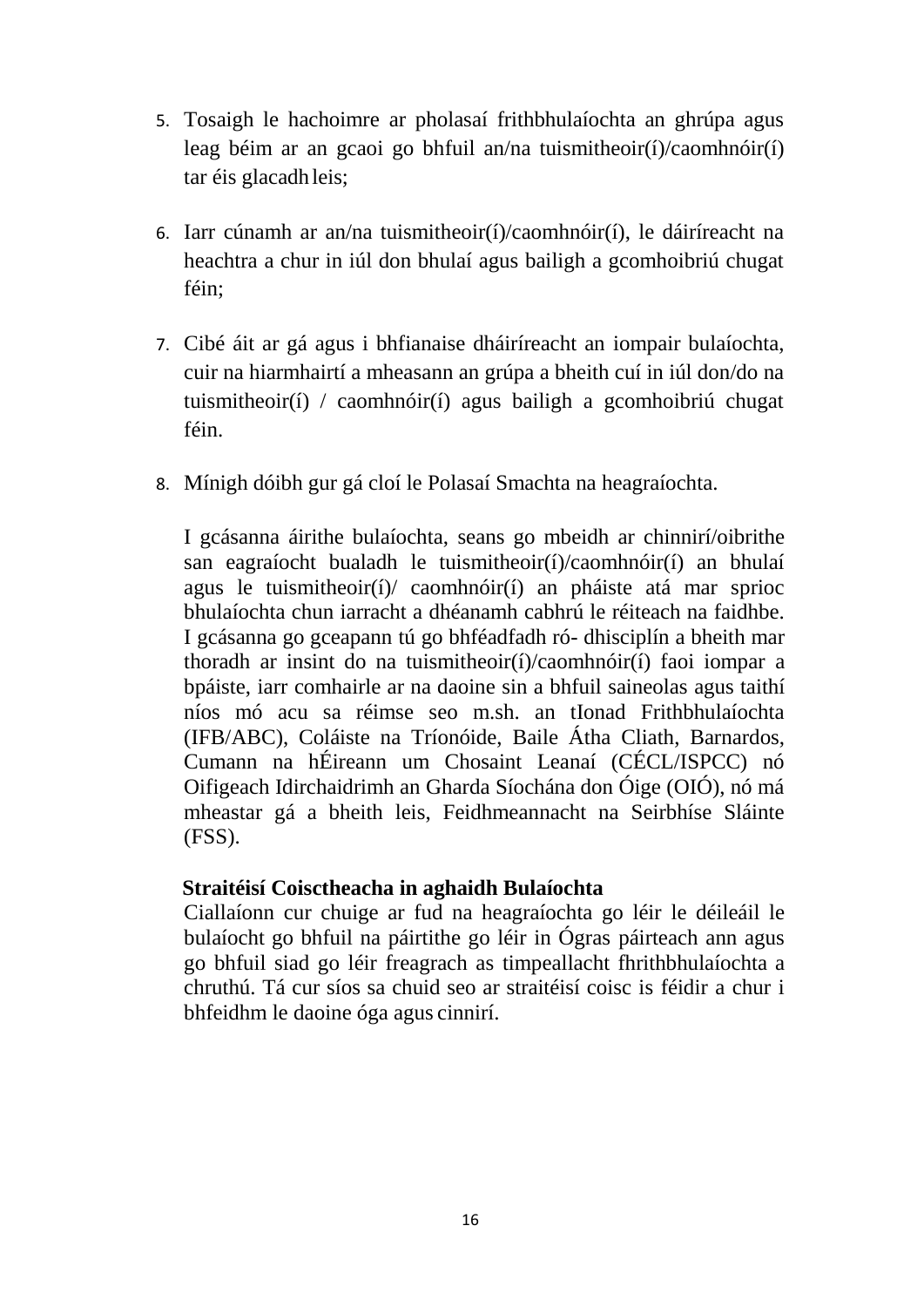*Cinnirí agus Daoine Óga*

| Polasaí<br>frithbhulaíochta a<br>chur i bhfeidhm | Má tá polasaí frithbhulaíochta i bhfeidhm, is féidir<br>le Cinnirí agus Daoine Óga a bheith cinnte go bhfuil<br>nósanna imeachta i bhfeidhm a dtacaíonn gach<br>duine san eagraíocht leo, le dul<br>i ngleic le bulaíocht dá dtarlódh sí.                                                                                                                                                                                                                                                                                                                                                                                                                                                                                                                    |
|--------------------------------------------------|--------------------------------------------------------------------------------------------------------------------------------------------------------------------------------------------------------------------------------------------------------------------------------------------------------------------------------------------------------------------------------------------------------------------------------------------------------------------------------------------------------------------------------------------------------------------------------------------------------------------------------------------------------------------------------------------------------------------------------------------------------------|
|                                                  | Eagraíocht a Insíonn D'fhéadfadh club/grúpa glacadh le héiteas a<br>thugann le fios gur 'eagraíocht a insíonn' iad.<br>Ciallaíonn sé seo go gcuirtear in iúl do gach duine<br>sa chlub/ghrúpa go bhfuil sé de fhreagracht orthu<br>eachtra bhulaíochta a thuairisciú do chinnire nó ball<br>foirne má fheiceann siad a leithéid. Tacaíonn an cur<br>chuige inste le daoine in aice láimhe agus is bac é ar<br>an mbulaí, ós rud é go bhfuil a fhios aige/aici nach<br>nglacfar leis an mbulaíocht.                                                                                                                                                                                                                                                           |
| Tógáil Foirne                                    | Tugann sé seo deis do gach ball den chlub/ghrúpa<br>nach bhfuil aithne mhaith acu ar a chéile obair a<br>dhéanamh le chéile chun tasc a chur i gcrích. Is<br>bealach éifeachtach é neartú foirne chun cairdeas a<br>chothú sa chlub/ghrúpa agus d'fhéadfaí é a chur ar<br>siúl mar sheisiún nó ar feadh lá iomlán.                                                                                                                                                                                                                                                                                                                                                                                                                                           |
| Feasacht a<br>Mhúscailt                          | bealach<br>éifeachtach é<br>teachtaireachtaí<br>Is<br>frithbhulaíochta a chur in iúl do bhaill uile an<br>chlub/ghrúpa arís agus arís eile ar mhaithe le<br>bulaíocht a chosc sula ndéanfaí í ar an gcéad dul<br>síos. D'fhéadfaí seo a dhéanamh trí chainteanna,<br>póstaeir, ríomhphoist, teachtaireachtaí téacs, físeáin<br>nó foirm eile theagmhála ar bith leis an ngrúpa. Ba<br>chóir don teachtaireacht a bheith soiléir agus gonta,<br>agus í ag cur sheasamh an chlub ar bhulaíocht in iúl,<br>chomh maith le heolas ar an rud is bulaíocht ann, na<br>foirmeacha difriúla di atá ann, go bhfuil sé ceart go<br>leor insint do dhaoine eile fúithi, chomh maith leis<br>na polasaithe agus nósanna imeachta atá ag an<br>gclub maidir le bulaíocht. |